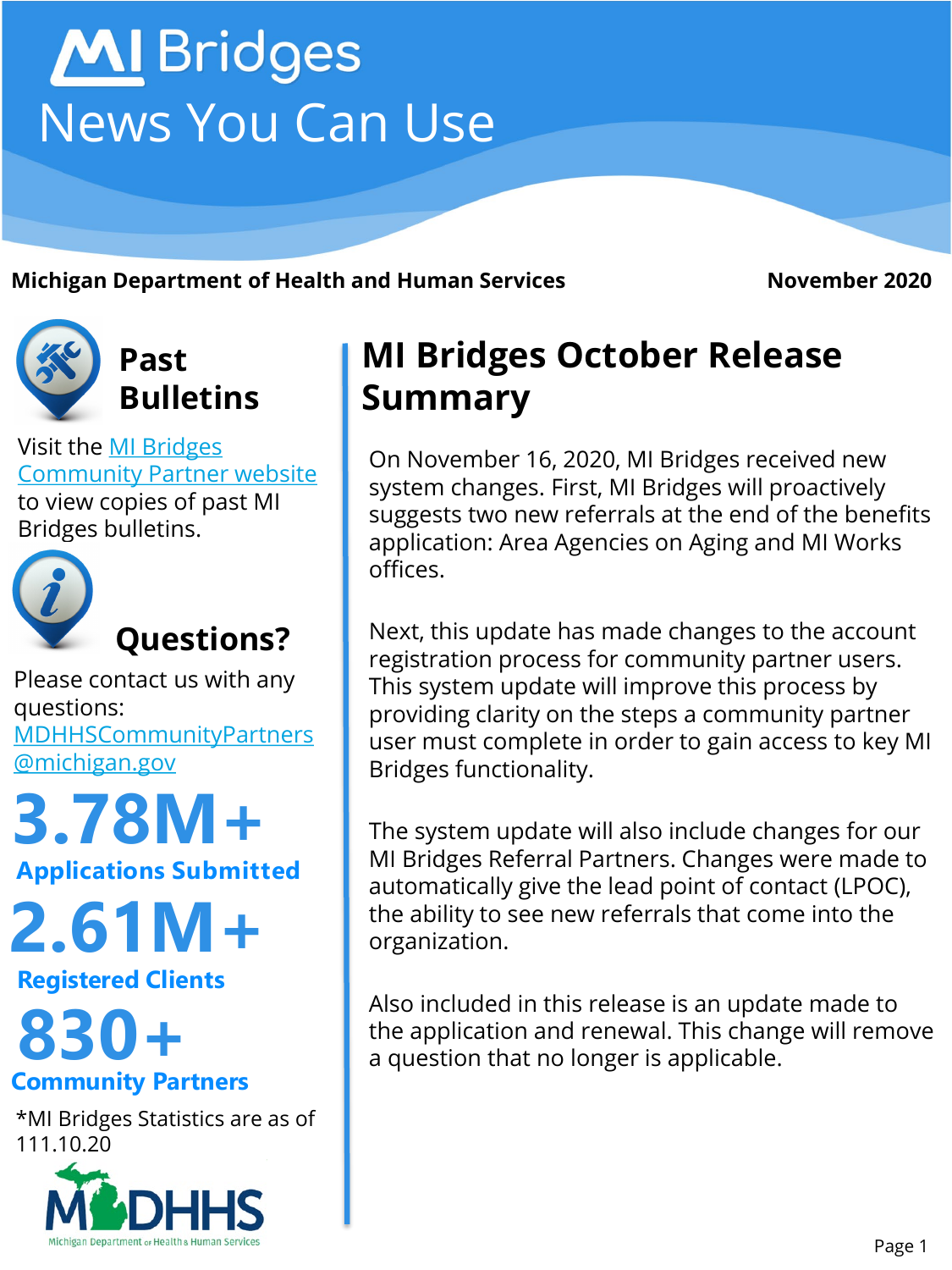## **New referrals suggested by MI Bridges**

MI Bridges will proactively suggest two new referrals after a benefits application is submitted. These referrals are triggered based on how a client answered questions in the application. If a client elects to send the referral, they will be given the option to choose an organization that is close to their address and serves their county of residence.

- 1. Employment and training
- 2. Area Agency on Aging

|            | <b>Apply For Benefits</b>                                                                                                                                                                                                                                                     |                             |                     |                                                      |                                                              |                            |               |        |
|------------|-------------------------------------------------------------------------------------------------------------------------------------------------------------------------------------------------------------------------------------------------------------------------------|-----------------------------|---------------------|------------------------------------------------------|--------------------------------------------------------------|----------------------------|---------------|--------|
|            |                                                                                                                                                                                                                                                                               |                             |                     |                                                      |                                                              |                            |               |        |
|            |                                                                                                                                                                                                                                                                               |                             |                     | <b>Application Submitted</b>                         |                                                              |                            |               |        |
|            |                                                                                                                                                                                                                                                                               |                             |                     | Tracking Number: T00123456789                        |                                                              |                            |               |        |
|            | <b>Application Submitted</b>                                                                                                                                                                                                                                                  |                             |                     |                                                      |                                                              |                            |               |        |
|            | You can view your submitted application here or access it later. If you need more information on the application,                                                                                                                                                             |                             |                     |                                                      |                                                              |                            |               |        |
|            | view the info booklet.                                                                                                                                                                                                                                                        |                             |                     |                                                      |                                                              |                            |               |        |
|            |                                                                                                                                                                                                                                                                               |                             |                     |                                                      | <b>Pending</b> = MDHHS will contact you for more information |                            |               |        |
|            | INDIVIDUAL                                                                                                                                                                                                                                                                    |                             |                     | TYPE OF COVERAGE                                     |                                                              |                            | <b>STATUS</b> |        |
|            | <b>Tamara</b>                                                                                                                                                                                                                                                                 |                             |                     | <b>Healthcare Coverage</b>                           |                                                              |                            | Pending       |        |
|            | <b>Send Referrals</b>                                                                                                                                                                                                                                                         |                             |                     |                                                      |                                                              |                            |               |        |
|            | <b>Employment and Training</b>                                                                                                                                                                                                                                                |                             |                     |                                                      |                                                              |                            |               |        |
|            | Based on your application information, you may be able to receive additional assistance with finding a job,                                                                                                                                                                   |                             |                     |                                                      |                                                              |                            | Send          |        |
|            | finding a new job to improve your income, or furthering your education and training. Click 'Send' to reach out<br>to an organization that can help.                                                                                                                           |                             |                     |                                                      |                                                              |                            |               |        |
|            |                                                                                                                                                                                                                                                                               |                             |                     |                                                      |                                                              |                            |               |        |
| MI Bridges | <b>f</b> Home<br><b>Apply For Benefits</b>                                                                                                                                                                                                                                    | <b>图 Apply for Benefits</b> | <b>⊠</b> To Do List | $\blacktriangleright$ Benefits $\blacktriangleright$ | Resources v                                                  | <b>Ö</b> Settings <b>∨</b> |               |        |
|            |                                                                                                                                                                                                                                                                               |                             |                     |                                                      |                                                              |                            |               |        |
|            |                                                                                                                                                                                                                                                                               |                             |                     | <b>Application Submitted</b>                         |                                                              |                            |               |        |
|            |                                                                                                                                                                                                                                                                               |                             |                     | Tracking Number: T00123456789                        |                                                              |                            |               |        |
|            | <b>Application Submitted</b>                                                                                                                                                                                                                                                  |                             |                     |                                                      |                                                              |                            |               |        |
|            | You can view your submitted application here or access it later. If you need more information on the application,<br>view the info booklet.                                                                                                                                   |                             |                     |                                                      |                                                              |                            |               |        |
|            |                                                                                                                                                                                                                                                                               |                             |                     |                                                      | <b>Pending</b> = MDHHS will contact you for more information |                            |               |        |
|            | INDIVIDUAL                                                                                                                                                                                                                                                                    |                             |                     | <b>TYPE OF COVERAGE</b>                              |                                                              |                            | <b>STATUS</b> |        |
|            | <b>Tamara</b>                                                                                                                                                                                                                                                                 |                             |                     | <b>Healthcare Coverage</b>                           |                                                              |                            | Pending       |        |
|            |                                                                                                                                                                                                                                                                               |                             |                     |                                                      |                                                              |                            |               |        |
|            | <b>Send Referrals</b>                                                                                                                                                                                                                                                         |                             |                     |                                                      |                                                              |                            |               |        |
|            | Area Agency on Aging (AAA) - Lisa Davis                                                                                                                                                                                                                                       |                             |                     |                                                      |                                                              |                            |               |        |
|            | Based on your application information, they may be able to receive additional assistance with nutrition<br>support, home-delivered meals, transportation, in-home care and more from the Area Agency on Aging. Click<br>'Send' to reach out to an organization that can help. |                             |                     |                                                      |                                                              |                            | Send          |        |
|            |                                                                                                                                                                                                                                                                               |                             |                     |                                                      |                                                              |                            |               |        |
|            | Go to Benefits To Do List<br>To help process your application faster, visit the Benefits To Do List where you can view a list                                                                                                                                                 |                             |                     |                                                      |                                                              |                            |               | Logout |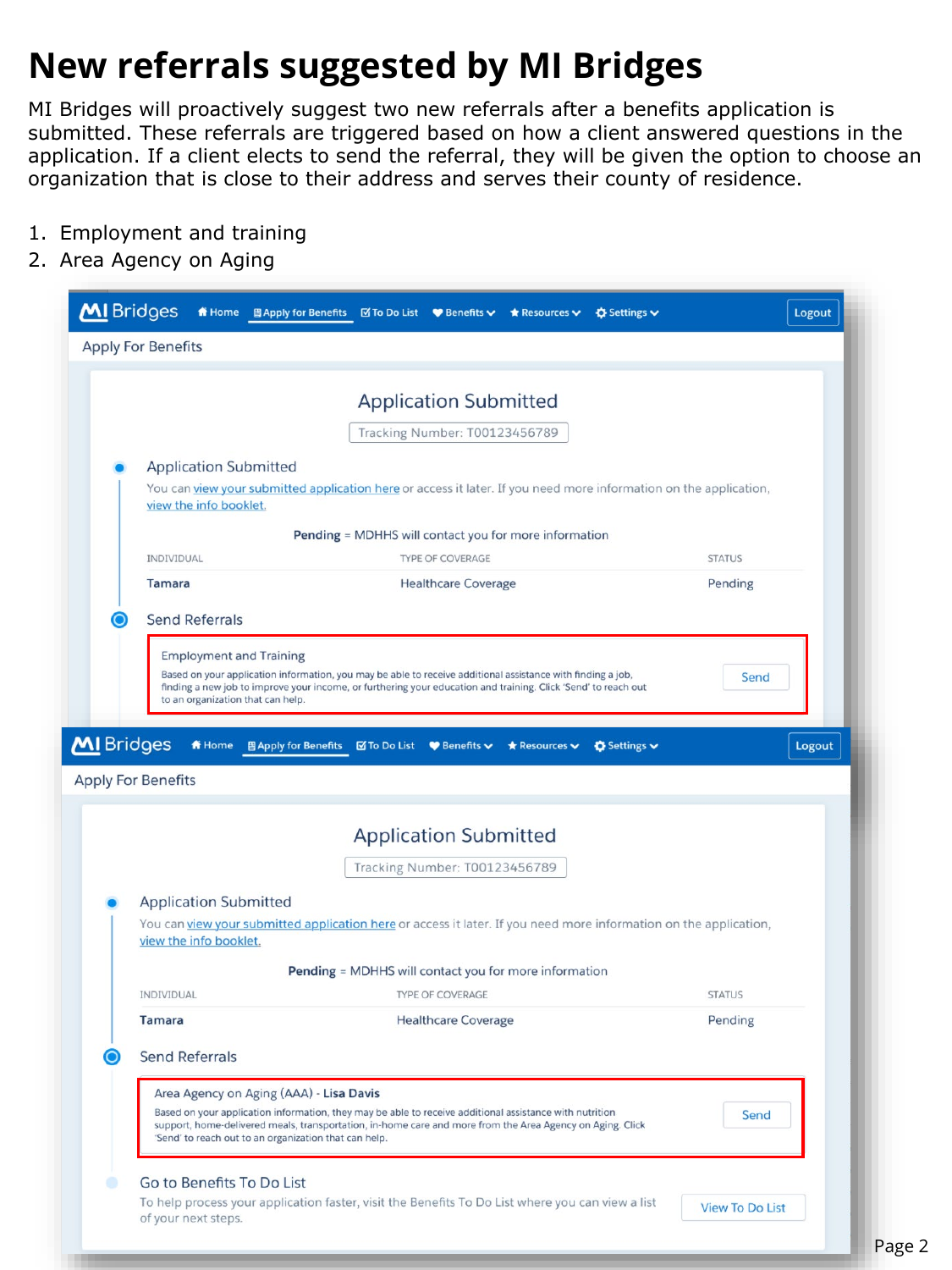### **Updated Community Partner User Account Registration**

When a user is added to an organization, they will receive an email to set up their MI Bridges account.



Hi <CP First Name>!

<First Name Last Name> has indicated that you will be working in MI Bridges on behalf of <Organization Name>. Start by setting up your Community Partner account.

Set Up Account

Welcome to the MI Bridges Community Partner team! If you have questions, please reach out to Anne Li at anneli@salvationarmy.org.

Thanks, **MI Bridges Team** 

**View Profile** 



Users will also see their training requirements displayed here.



rage 3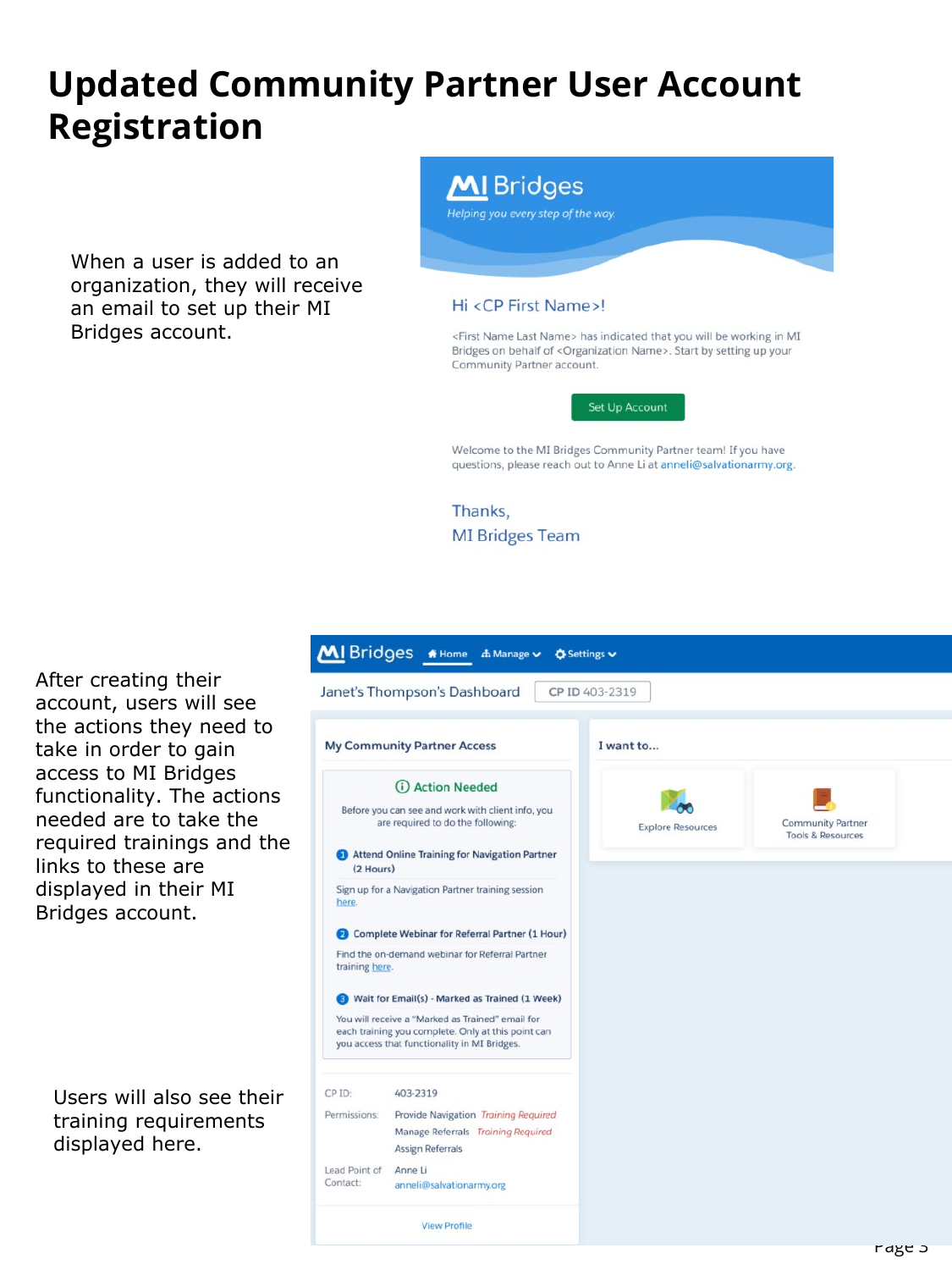## **New Notification Type for Clients**

Clients can now opt in to be notified by text and/or email when MDHHS announcements are made in MI Bridges. These announcements include important messages, updates, program recommendations, surveys, etc.

|           | <b>Tamara Davis's Preferences</b>                                                      |                       |              |  |        |                                                                                                                                                       |  |
|-----------|----------------------------------------------------------------------------------------|-----------------------|--------------|--|--------|-------------------------------------------------------------------------------------------------------------------------------------------------------|--|
|           | <b>MI Bridges Preferences</b>                                                          | Share Info: Resources |              |  |        |                                                                                                                                                       |  |
|           |                                                                                        |                       |              |  |        |                                                                                                                                                       |  |
|           | <b>Language Preferences</b>                                                            |                       |              |  |        |                                                                                                                                                       |  |
|           | Press the Edit button to update your MI Bridges language preferences.                  |                       |              |  |        |                                                                                                                                                       |  |
|           | Por favor haga clic en el boton Edit Information para cambiar el Idioma o informacion. |                       |              |  |        |                                                                                                                                                       |  |
|           | انقر على زر "تعديل" لتحديث اختياراتك للغة ماي بريدچس.                                  |                       |              |  |        |                                                                                                                                                       |  |
|           | In what language would you like to view MI Bridges?                                    |                       |              |  |        |                                                                                                                                                       |  |
| · English | Español                                                                                | الغزبية ا             |              |  |        |                                                                                                                                                       |  |
|           | MI Bridges will now be shown in English.                                               |                       |              |  |        |                                                                                                                                                       |  |
|           | <b>Notification Preferences</b>                                                        |                       |              |  | Cancel | Save and Update                                                                                                                                       |  |
|           |                                                                                        |                       |              |  |        |                                                                                                                                                       |  |
|           |                                                                                        |                       |              |  |        |                                                                                                                                                       |  |
|           |                                                                                        |                       |              |  |        | Step 1: Enter the phone number or email where we can contact you. We will need to verify your phone number before you can receive text notifications. |  |
| œ         | Get Text Alerts and Updates Sent To:                                                   |                       |              |  |        |                                                                                                                                                       |  |
|           |                                                                                        |                       |              |  |        |                                                                                                                                                       |  |
|           | <b>Add Mobile Number</b>                                                               |                       |              |  |        |                                                                                                                                                       |  |
| ⊠         | Get Email Alerts and Updates Sent To:                                                  |                       |              |  |        |                                                                                                                                                       |  |
|           | tadavis@gmail.com                                                                      |                       |              |  |        |                                                                                                                                                       |  |
|           | Step 2: Select your preference for how we should contact you.                          |                       |              |  |        |                                                                                                                                                       |  |
|           | <b>Notification Type</b>                                                               | <b>Text</b>           | Email        |  |        |                                                                                                                                                       |  |
|           | Letters from MDHHS (?)                                                                 | n                     | $\checkmark$ |  |        |                                                                                                                                                       |  |
|           | Resource Updates ?                                                                     |                       | $\checkmark$ |  |        |                                                                                                                                                       |  |
|           | Application Submission                                                                 |                       | $\checkmark$ |  |        |                                                                                                                                                       |  |
|           | Reminders                                                                              | B                     | $\checkmark$ |  |        |                                                                                                                                                       |  |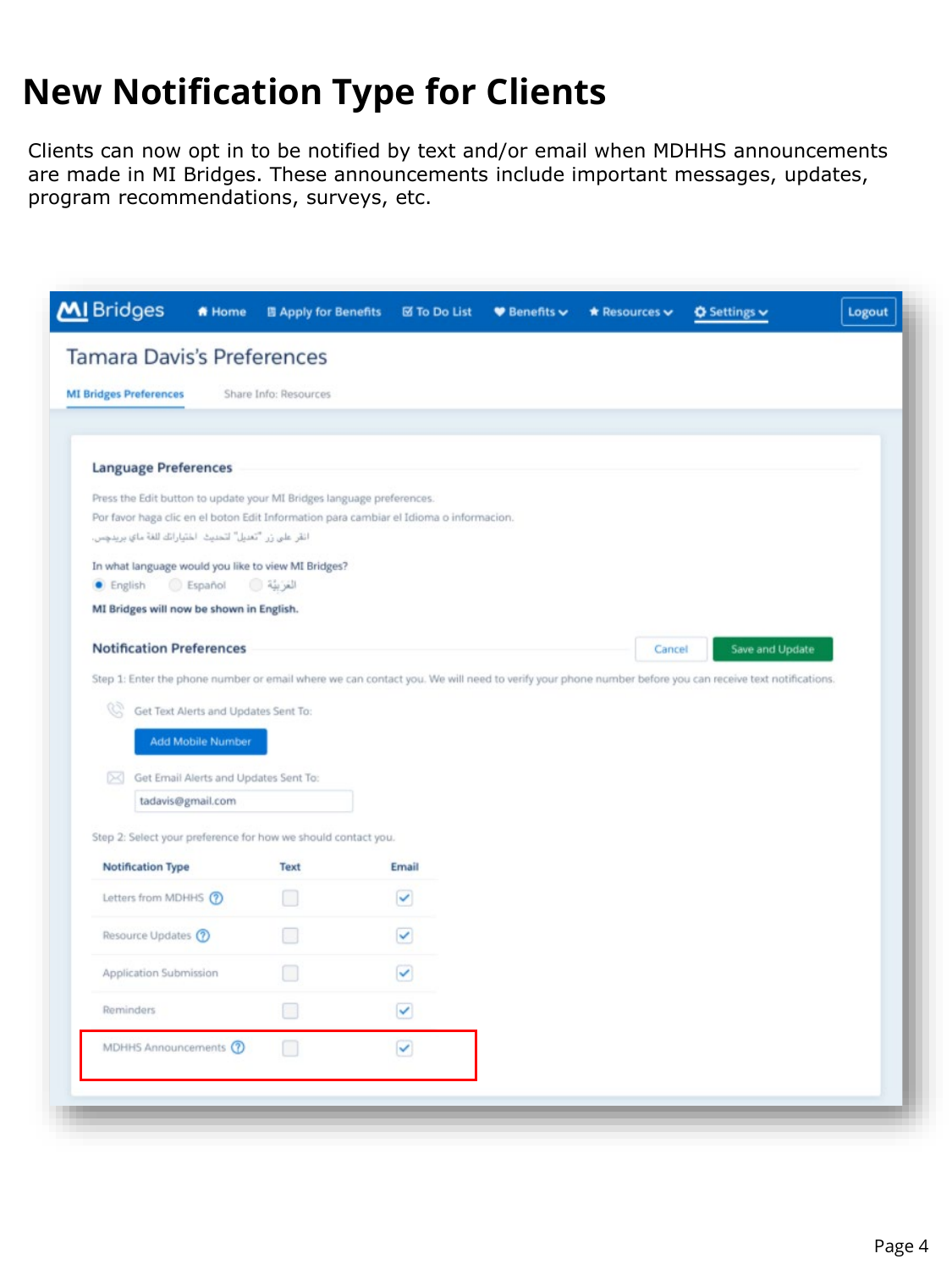# **MI Bridges Training**

In an effort to stay safe during this pandemic, MDHHS has moved all MI Bridges Trainings to a virtual format for the rest of the year. As we schedule more trainings, we will update [the Community Partner Training](https://www.michigan.gov/mdhhs/0,5885,7-339-71551_82637_82640---,00.html) section of [www.Michigan.gov/MIBridgesPartners.](http://www.michigan.gov/MIBridgesPartners)



#### **MI Bridges Navigation Training:**

Navigators are only required to take training once. If you have taken the Navigation training before and would like to have a refresher, you are welcome to join.

[Thursday, November 19, 2020 -](https://attendee.gotowebinar.com/register/255746814758106380) 1:00 pm to 3:00 pm [Tuesday, December 1, 2020 -](https://attendee.gotowebinar.com/register/2163593002995962124) 1:00 pm to 3:00 pm

To register for one of the trainings, click the date/time above you would like to attend. The link will take you to the registration page. Please note trainings fill up fast so it is best to register early.

#### **MI Bridges Referral and Access Training:**

[The MI Bridges Referral and Access Training have can be accessed on the Community](https://www.michigan.gov/mdhhs/0,5885,7-339-71551_82637_82640---,00.html) Partner Training section of [www.Michigan.gov/MIBridgesPartners](http://www.michigan.gov/MIBridgesPartners).

These trainings can be done on-demand and you can access it directly from here:

Referral Training: <https://register.gotowebinar.com/recording/1327427601110273037>

Access Training: <https://register.gotowebinar.com/recording/1210218562806419728>

#### **Additional Trainings:**

MDHHS will occasionally host supplemental trainings that partners may find helpful. The schedule and past recordings can be found on the [Community Partner Training](https://www.michigan.gov/mdhhs/0,5885,7-339-71551_82637_82640---,00.html) section of [www.Michigan.gov/MIBridgesPartners.](http://www.michigan.gov/MIBridgesPartners)

Note:

**Navigation** training is **required** for all staff who will be providing one-on-one assistance to clients in using MI Bridges.

**Referral** training is **required** for all staff who will be managing referrals in MI Bridges.

**Access** training is an **optional** training for our access partners so they can gain a better understanding of MI Bridges.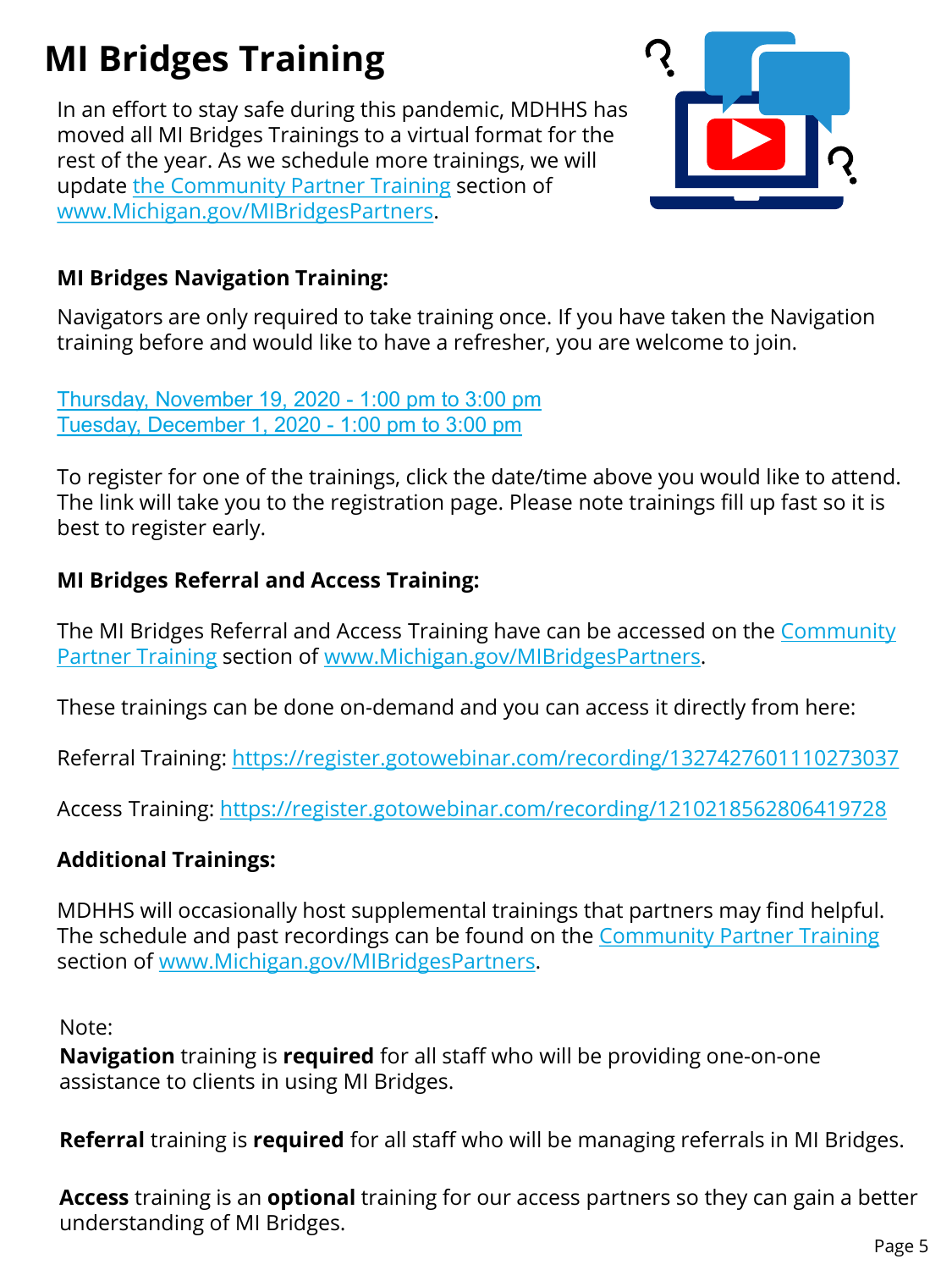#### **1. How can organizations track the number of applications and renewals they assist with?**

Organizations often need to provide metrics when applying for grants. MI Bridges now makes it easier for these organizations to track the application assistance they provide to clients. At the end of every application and renewal there is an option for a client to indicate that a Navigator is helping them complete the form. Here is where the Navigator can enter their CP ID number. As a reminder, Navigators need to connect with clients in order to see key client information.

#### **2. I have multiple MI Bridges accounts and I cannot see my benefits. What can I do?**

To view benefits information, a client must enter their beneficiary ID, Medicaid ID, or Social Security Number in MI Bridges to link their case in Bridges to MI Bridges. It is important to remember only accounts that are linked to a client's case in Bridges will show benefits information. Therefore, it is recommended to log into the account that is connected to Bridges to view your benefits.

#### **3. I am trying to remove a user that is no longer a navigator, but she still has clients assigned to her. How do I reassign the clients to remove her from my organization?**

Partners who have the Manage Organization permission can add, remove or reassign a client to navigators within their organization on the Active Users page. On the partner's dashboard select [Organization] on the toolbar at the top of the page. Once on the "Organization" page select [Active Users]. For any navigator that does not have a pending status, and is assigned a CPID, the partner can click on the navigator's name and a side panel will appear. Select [View Client Directory]. From this page clients can be added, deleted and reassigned to navigators.

#### **4. How can I register my organization to use MI Bridges?**

Registration to become a new MI Bridges partner has been open to all partners in Michigan for several months. You can visit the **Become a MI Bridges Partner** webpage to begin the registration process. On this page, you can find tools and information on how to register your agency. Keep in mind, registering your agency account in MI Bridges is not the same as registration for training. Community partner users will need to register for MI Bridges training using the [Community Partner Training page](https://www.michigan.gov/mdhhs/0,5885,7-339-71551_82637_82640---,00.html).